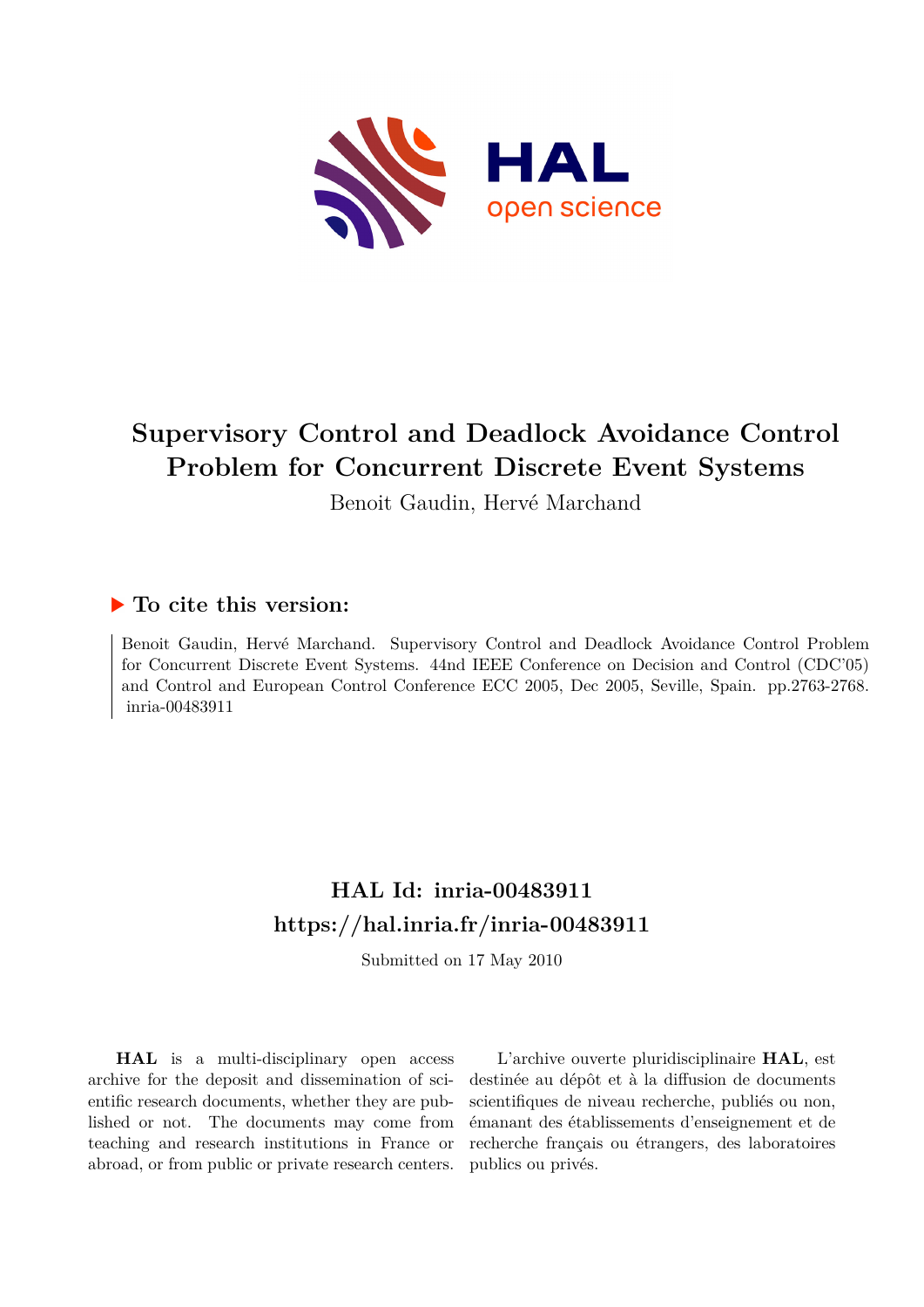# Supervisory Control and Deadlock Avoidance Control Problem for Concurrent Discrete Event **Systems**

Benoit Gaudin and Hervé Marchand IRISA, Campus Universitaire de Beaulieu, 35042 Rennes, France {Benoit.Gaudin,Herve.Marchand}@irisa.fr

*Abstract***— We tackle the Non-Blocking Supervisory Control Problem control for Concurrent Discrete Event Systems that are defined by a collection of components that interact with each other. In this study, we first outline the method allowing to solve the state avoidance control problem on concurrent systems. We then present results offering an efficient method to detect deadlock states in the controlled system, which once combined with the previous method, allows us to solve a particular class of the non-blocking state avoidance control problem.**

#### I. INTRODUCTION

*Supervisory control* ([1], [2]) consists in modifying a *system* (plant) such that the modified (or *controlled*) system satisfies a given *specification* (e.g. a *safety property*). We focus on the control of Concurrent Discrete Event Systems defined by a collection of components that interact with each other. Several approaches have been considered to take into account the structure of concurrent systems ([3], [4], [5], [6]). In most of the above works, the authors adopt a language-based approach and their methodology is characterized by the fact that the specification (i.e. the expected behavior) can be decomposed according to the structure of the plant. It may happen that the specification is more related to the notion of states rather than to the notion of trajectories of the system (the mutual exclusion for example). For this class of problem, one of the main issue is the state avoidance control problem, i.e. the supervisor has to control the plant so that the controlled plant remains in a safe set of states or dually do not reach a set of forbidden states (See e.g. [1]). Note that if one wants to use a language-based approach (as in e.g. [7]) to encode this problem, then the obtained specification does not fit with the structure of the system (it may be not separable), and may be of the size of the global system itself. This renders the use of the above works useless or at least intractable. These reasons lead us to develop techniques totally devoted to the state avoidance control problem. Following the methodology described in [8] and [9], we have developed in [10] a methodology that decompose the computation in two phases (an off-line and an on-line computation) leading to a supervisor than can be easily evaluated on the fly.

In [10], the non-blocking aspect was not taken into account, which means that, once controlled the system may be blocking. In this paper, we focus on the deadlock avoidance

control problem which consists in ensuring that all the deadlock states (from which no action can be triggered) can not be reachable in the controlled system. It turns out that there exists two types of deadlock states: the one induced by composition and the one induced by control. For the first one, we adapt to our model the techniques described in [11] in order to efficiently extract deadlock states from a concurrent system without having to build the system itself. This deadlock states are then added to the set of forbidden states. Further the action of the supervisor may add some new deadlock states in the controlled system. However, we can not reuse as such the first method to detect them because the controlled system is no more a concurrent system. It is actually given by a concurrent system that is constrained by a supervisor. We thus provide two methods based on the structure of the system and of the supervisor that can be used in parallel to detect such deadlock states. The first one is based on the characterization of these states according to the status of the events that have been removed by control, whereas the second is based on an incremental detection of the set of deadlock states according to some projections of the system and of the supervisor that have the property to keep the deadlock status of the states.

#### II. PRELIMINARIES

Each component of the system is modeled as Finite State Machines (FSM), defined by a 4-tuple  $G = (\Sigma, Q, q_o, \delta)$ , where  $\Sigma$  is a finite alphabet. For  $q \in Q$ ,  $\delta(q)$  denotes the active event set of q. Similarly,  $\delta^{-1}(q)$  denotes the set of events that lead to q. We also define the operator  $\text{Pre}_{A}^{G}$  for all  $E \subseteq Q$  by  $\text{Pre}_{A}^{G}(E) = E \cup \{q \in Q | \exists \sigma \in A, \ \delta(\sigma, q) \in E \},$ which corresponds to states that can reach the set  $E$  by triggering at most one event belonging to A.

*State Avoidance Control Problem.* Let G be a plant modeled as an FSM  $(\Sigma, Q, q_0, \delta)$ . In order to control this FSM, we classically partition the alphabet into controllable events  $\Sigma_c$  and uncontrollable events  $\Sigma_{uc}$ . Given this partition, a supervisor S is given by a function  $S : Q \rightarrow 2^{\Sigma_c}$ , delivering the set of actions that are disabled in state q of G by control. We write  $S/G$  for the closed-loop system, consisting of the initial plant G controlled by the supervisor  $S$ . In the sequel, we are interested in solving the *State Avoidance Control Problem* (*SACP*), which consists in computing a maximal supervisor ensuring that a set of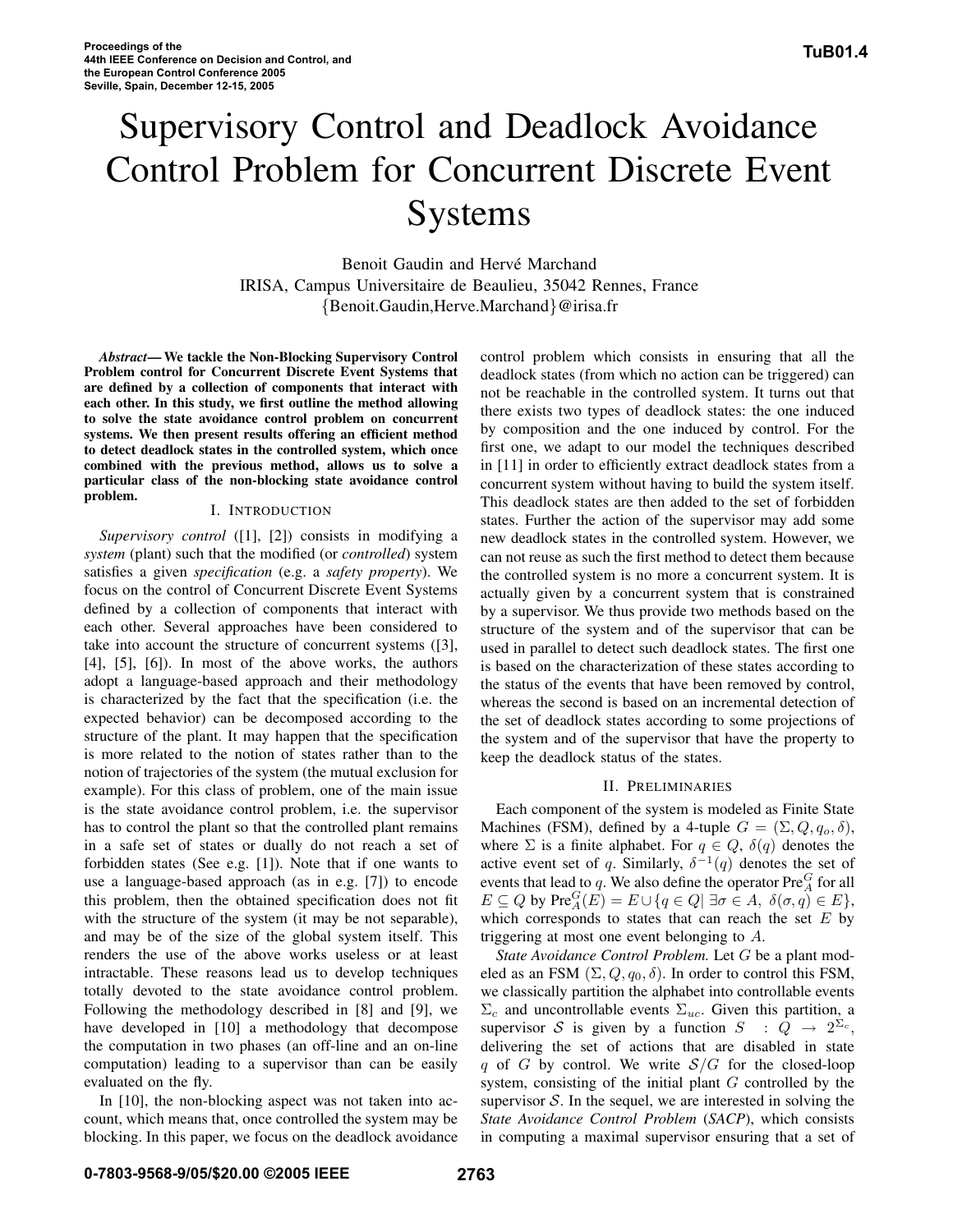forbidden states cannot be reached in the controlled system. In order to solve this problem, we first introduce the *weak forbidden set* I:

$$
\mathcal{I}(E) = CoReach^G_{\Sigma_{uc}}(E) = \bigcup_{n \ge 0} \text{Pre}^{G(n)}_A(E) \tag{1}
$$

 $\mathcal{I}(E)$  is the set of states from which it is possible to evolve into E triggering a sequence of uncontrollable events.

*Proposition 1:* Given an FSM G and a set of states  $E \subseteq$ Q, if  $q_0 \notin \mathcal{I}(E)$ , then the supervisor  $\mathcal{S}_E$  of G, s.t.  $\forall q \in Q$ 

$$
\mathcal{S}_E(q) = \{ \sigma \in \Sigma_c | \delta(\sigma, q)! \wedge \delta(\sigma, q) \in \mathcal{I}(E) \}
$$
 (2)

is one of the most permissive supervisors ensuring the avoidance of E in G.

#### III. SACP FOR CONCURRENT SYSTEMS

Let us consider a plant G modeled as a collection of FSM  $G_i = \langle \Sigma_i, Q_i, q_{oi}, \delta_i \rangle$ . The global system is given by  $G = G_1 || \cdots || G_n$  where the operation  $||$  is the classical *parallel composition* (i.e.  $G_1 \parallel G_2$  represents the concurrent behavior of  $G_1$  and  $G_2$  with synchronization on the shared events). The resulting FSM will be noted  $\langle \Sigma, Q, q_o, \delta \rangle$  with  $\Sigma = \bigcup_i \Sigma_i$ .  $\Sigma_s$  represents the set of shared events of G, i.e  $\Sigma_s = \bigcup_{i \neq j} (\Sigma_i \cap \Sigma_j)$ . Now, given the set of FSMs  $G_i$  modeling  $G_i$ , IN(.) is a function, which for each  $\sigma \in \Sigma$  gives the set of indexes  $i \in \{1, \ldots, n\}$  such that  $\sigma \in \Sigma_i$ . For each  $G_i$ , we have  $\Sigma_i = \Sigma_{i,uc} \cup \Sigma_{i,c}$ . The alphabet of the global plant G is given by  $\Sigma = \cup_i \Sigma_i$ ,  $\Sigma_c =$  $\cup_i \Sigma_{i,c}$ , and  $\Sigma_{uc} = \Sigma \setminus \Sigma_c$ . Moreover, we assume that the following relation holds between the control status of shared events, i.e.  $\forall i, j, \Sigma_{i,uc} \cap \Sigma_{j,c} = \emptyset$ , which simply means that the components that share an event agree on the control status of this event. Under this hypothesis, we have that  $\Sigma_{uc} = \cup_i \Sigma_{i,uc}.$ 

In [10], the problem under investigation was the SACP for concurrent systems. We here briefly recall the main results given in this paper. It can be shown that a set of states E can be expressed by a union of product sets  $E =$  $\bigcup_{k\leq N} E^k$  with  $E^k = E_1^k \times \cdots \times E_n^k$  with  $E_i^k \subseteq Q_i$ . Given the concurrent structure of the system, this decomposition of sets in terms of product sets will be the basis for the expression of states that will have to be forbidden by control. As explained in Section II, this problem can be reduced to the computation of the set of weak forbidden states  $\mathcal{I}(E) = CoReach^G_{\Sigma_{uc}}(E)$  and an optimal supervisor ensuring the avoidance of  $E$  is then simply given by the formula (2). However, due to the state space explosion, this computation may be unfeasible for concurrent systems. This is why specific methods, taking into account the structure of the system, have been developed in [10]. We here focus on concurrent systems  $G = G_1 || \cdots || G_n$ , for which the uncontrollable events are local to each component (i.e.  $\Sigma_s \subseteq \Sigma_c$ <sup>1</sup>. Under this hypothesis, it is shown in [10] that

$$
\mathcal{I}(E) = \bigcup_{k \le N} \left( \times_i \mathcal{I}(E_i^k) \right) \tag{3}
$$

<sup>1</sup>To simplify the paper, the general case (i.e. when  $\Sigma_s \cap \Sigma_{uc} \neq \emptyset$ ) is not presented here (See [10] for the details).

Now, given  $\mathcal{I}(E)$  as in (3), one can easily extract a supervisor as follows

$$
\mathcal{S}_E(q) = \{ \sigma \in \Sigma_c | \delta(\sigma, q)! \wedge \delta(\sigma, q) \in \bigcup_{k \le N} \left( \times_i \mathcal{I}(E_i^k) \right) \} \tag{4}
$$

The expression of the supervisor given by (4) is interesting for computational reasons. Indeed, whereas concurrent systems can be very complex, determining  $S_E$  only consists here in computing sets  $(\mathcal{I}(E_i^k))_{1 \leq i \leq n, 1 \leq k \leq N}$ . The counter part of this approach is that on-line computations are needed during the execution phase, which is not the case when the system is modeled by one FSM (See [10] for details).

#### IV. DEADLOCK AVOIDANCE CONTROL PROBLEM

Next, we are interested in deadlock avoidance. Intuitively, given a system  $G = G_1 \parallel \cdots \parallel G_n$ , a deadlock state is a state from which no event can be triggered in the system (i.e.  $q \in Q$  is a deadlock state of G if  $\delta(q) = \emptyset$ ). An FSM (or a plant) is said to be *deadlock-free* if no state is in deadlock. The *Deadlock Avoidance Control Problem* (DACP) consists in computing a supervisor  $S$  ensuring that all the deadlock states are no more reachable in the controlled system.

The classical method that is used to solve this problem is given by the following iteration:

- (a) Extraction of the set of deadlock states in  $G$ , say  $D_G$ .
- (b) Computation of the possibly blocking supervisor  $S$ w.r.t. to G and  $D_G$  ensuring avoidance of  $D_G$ .
- (c) Repeat points (a) and (b) with  $G := S/G$  until  $S/G$ is deadlock-free.

*Remark 1:* Note that if one want to prevent, at the same time, a set of states  $E$  to be reachable in  $G$ , it is sufficient to control the system so that the set  $E \cup D_G$  becomes not reachable (point (b)) and that the obtained system is deadlock-free, in order to obtain <sup>a</sup> maximal deadlock-free supervisor ensuring the avoidance of E.

This is the method we want to be applied on system G. From Section III, we already know how to efficiently solve point (b). Now all the problem consists in extracting the deadlock states without having to build the whole system (point (a)). One can note that initially  $G$  is a concurrent system whereas after an iteration, we need to extract deadlock states from a controlled system that is no more a concurrent system (i.e. the controlled system is given by  $G$  and a supervisor  $S$ ). We thus need specific methods to characterizes deadlock-states in order to reduce the complexity of this computation by reducing the state space in which the deadlock states can be searched. In Section IV-A, we focus on the characterization of deadlock states in a concurrent system, whereas in Section IV-B, we outline a methodology allowing to efficiently extract deadlock states from a controlled system  $S/G$ .

#### *A. Characterization of the deadlock states of* G

When dealing with a concurrent system, the method that is used to characterize the deadlock states is quite classical (see e.g. [11]). We here recall the main aspects of this method. Let us consider  $G = G_1 \parallel \cdots \parallel G_n$  a concurrent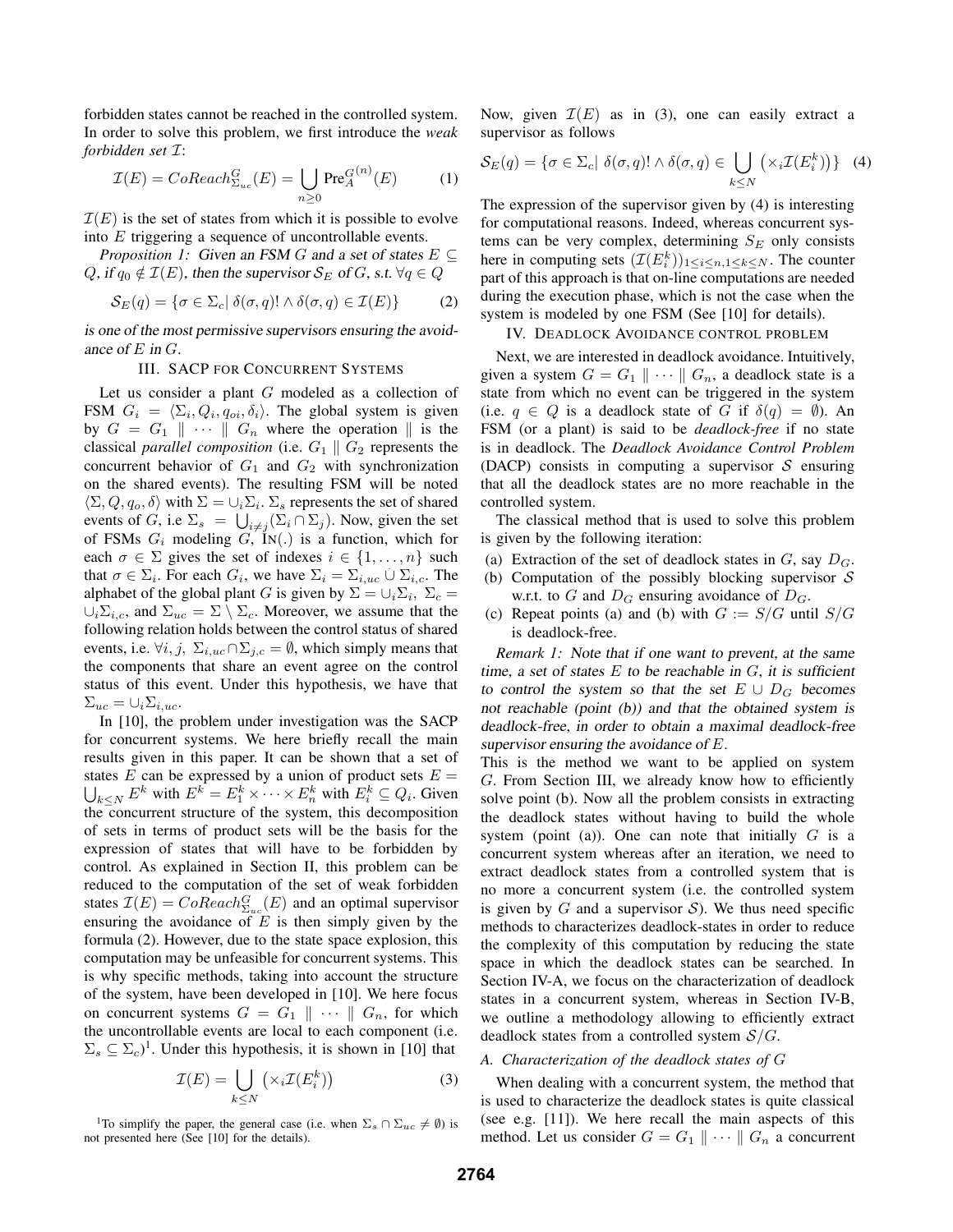system, such that  $G_i = (\Sigma_i, Q_i, q_{0i}, \delta_i)$ . The set of states of G is given by  $Q = Q_1 \times \cdots \times Q_n$ . Now, it is worthwhile noting that the fact that a state  $q = (q_1, \ldots, q_n)$  is in deadlock in  $G$  is due to the synchronization between the different components of G. This entails that

q is in deadlock in 
$$
G \Longrightarrow \forall i \leq n, \ \delta_i(q_i) \subseteq \Sigma_s
$$
 (5)

where  $\Sigma_s$  denotes the set of shared events of G. In other words, a state may be in deadlock if only shared events can be locally triggered from each component.  $\forall i \leq n$ , let us denote by  $PB_i(G_i)$  the set  $\{q_i \in Q_i | \delta_i(q_i) \subseteq \Sigma_s\}$ . Now if  $D_G$  denotes the set of deadlock states in  $G$ , we have that

$$
D_G \subseteq \text{PB}(G) \triangleq \text{PB}_1(G_1) \times \cdots \times \text{PB}_n(G_n) \tag{6}
$$

(6) is interesting in the sense that it reduces the state space in which a deadlock state can be, since the size of set  $PB_1(G_1) \times \cdots \times PB_n(G_n)$  can be expected to be much smaller than that of the whole system  $G$ . This is actually the case when the concurrent system is *loosely synchronized* (i.e. the shared events are triggered with a few frequency). *Example 1:* Let us consider  $G = G_1 \parallel G_2 \parallel G_3$  (Fig. 1).



The alphabet of each subsystem is given by  $\Sigma_1$  =  $\{a, \sigma_1, \sigma_2, \sigma_3\}, \Sigma_2 = \{b, u_2, \sigma_1, \sigma_2\}$  and  $\Sigma_3 = \{c, \sigma_1, \sigma_3\}.$ The only uncontrollable event is  $u_2$  and is a local event of subsystem  $G_2$ . We also have that  $\Sigma_s = {\sigma_1, \sigma_2, \sigma_3}$ . The set PB of possible deadlock in  $G$  is given by

$$
PB = \{q_0^1, q_1^1, q_2^1\} \times \{q_0^2, q_2^2\} \times \{q_1^3\}
$$

and according to  $(6)$ ,  $PB(G)$  contains the deadlock states of G, which means that, in this case, only <sup>6</sup> states have to be checked, whereas the size of Q is 48. Finally, checking for each of these states whether some events can be triggered from them, we obtain that only  $(q_1^1, q_0^2, q_1^3)$  and  $(q_1^1, q_2^2, q_1^3)$ are in deadlock in G. The characterization of deadlock states given by equation (5) can help to perform the point  $(a)$  of the method solving DACP. Nevertheless, this is only helpful at the first iteration of the method, because the method is based on the fact that  $G$  is a concurrent system, which is no more the case after the first iteration.

#### *B. Characterization of deadlock states in* S/G

In this section, we give useful results to characterize deadlock states of a controlled concurrent system. These characterizations are given using the structure of both the system under control (which is concurrent), and the supervisor (which is given by Equation  $(4)$ ). Let G be a concurrent system and S a supervisor ensuring the avoidance of a set E given by  $E = \bigcup_k E_1^k \times \cdots \times E_n^k$ , with  $\forall i, k \ E_i^k \subseteq Q_i$ . Note that  $E$  can be seen as the set of deadlock states that have been found at the previous step of the computations. In the sequel, for theoretical reasons, we shall assume that the controlled system  $S/G$  can be modeled by a sub-FSM  $(\Sigma, Q, q_o, \delta_{S/G})$  of G, such that

$$
\forall q \in Q, \delta_{\mathcal{S}/G}(q) = \delta_G(q) \setminus \mathcal{S}(q)
$$
 (7)

We say that q is a deadlock state of  $S/G$  if  $\delta_{S/G}(q) = \emptyset$ .

Now, given this controlled system  $S/G$ , deadlock states of  $S/G$  are either deadlock states of G or states on which the supervisor is acting. For the latter, the state is in deadlock because the supervisor disables some events. There actually exists two different cases:

(1) either the supervisor only disables shared events,

(2) or the supervisor disables at least one local event. Based on Equations (4) and (7), we now give two different results that will help to characterize deadlock states depending whether they are in deadlock because of (1) or (2).

*Proposition 2:* Let  $G = G_1 \parallel \cdots \parallel G_n$  and S be a supervisor acting upon on G. If  $q \in Q$  is in deadlock in  $S/G$ and  $S(q) \subseteq \Sigma_s$ , then  $q \in PB(G)$  as defined by Equation (6).

*Proof:* Let  $q = (q_1, \ldots, q_n)$  be a state of G, with  $q_i \in Q_i$ . Assume that q is a deadlock state of  $S/G$ , and  $S(q) \subseteq \Sigma_s$  and  $q \notin PB(G)$ . Since  $q \notin PB(G)$ ,  $\exists i \leq n$ such that  $\delta_i(q_i) \nsubseteq \Sigma_s$ . Thus it exists  $\sigma \in \Sigma_i \setminus \Sigma_s$ , such that  $\delta_i(q_i, \sigma)!$ . Now, as  $\sigma$  is local we also have that  $\delta(q, \sigma)!$ . Now by assumption,  $S(q) \subseteq \Sigma_s$ , which means that  $\sigma \notin S(q)$  and therefore q is not a deadlock state in  $S/G$ .

Proposition 2 entails that  $PB(G)$  not only contains deadlock states of  $G$ , but also deadlock states of  $S/G$  from which only shared events are disabled by control.

Proposition 3 shows how to use the particular structure of the supervisor given by equation (4) to characterize the states that are in deadlock because at least one local event has been disabled by  $S$ . But first we need to introduce the following notations:

Let A be a non empty subset of  $\{1,\ldots,n\}$ . When a set of states  $E \subseteq Q$  of G is given as a union of product sets  $E = \bigcup_{k \leq N} E^k$ , with  $E^k = E_1^k \times \cdots \times E_n^k$  and  $\forall i, k$  $E_i^k \subseteq Q_i$ , then the projection of E over A is given by

$$
p_{\mathcal{A}}(E) = \bigcup_{k \le N} \times_{i \in \mathcal{A}} E_i^k \tag{8}
$$

*Proposition 3:* Let  $G = G_1 \parallel \cdots \parallel G_n$  and S, defined by  $(4)$ , be a supervisor acting upon  $G$ , ensuring the avoidance of  $E = \bigcup_k E_1^k \times \cdots \times E_n^k$ , with  $\forall i, k \in \mathbb{F}_i^k \subseteq Q_i$ . If q is a deadlock state of  $S/G$  and  $\sigma \in \Sigma_i \setminus \Sigma_s$  is such that  $\sigma \in$  $S(q) \cap \delta(q)$ , then

$$
p_{\{i\}^c}(q) \in p_{\{i\}^c}(E),
$$

where  $\{i\}^c$  is the complementary set of  $\{i\}$  in  $\{1,\ldots,n\}$ .

*Proof:* Consider  $q \in Q$  be such that  $\exists \sigma \in \Sigma_i \setminus \Sigma_s$ such that  $\delta(q, \sigma) = q' = (q'_1, \ldots, q'_n)$  and assume that q is a deadlock state in  $S/G$ , which means that  $\delta_{S/G}(q) = \emptyset$ .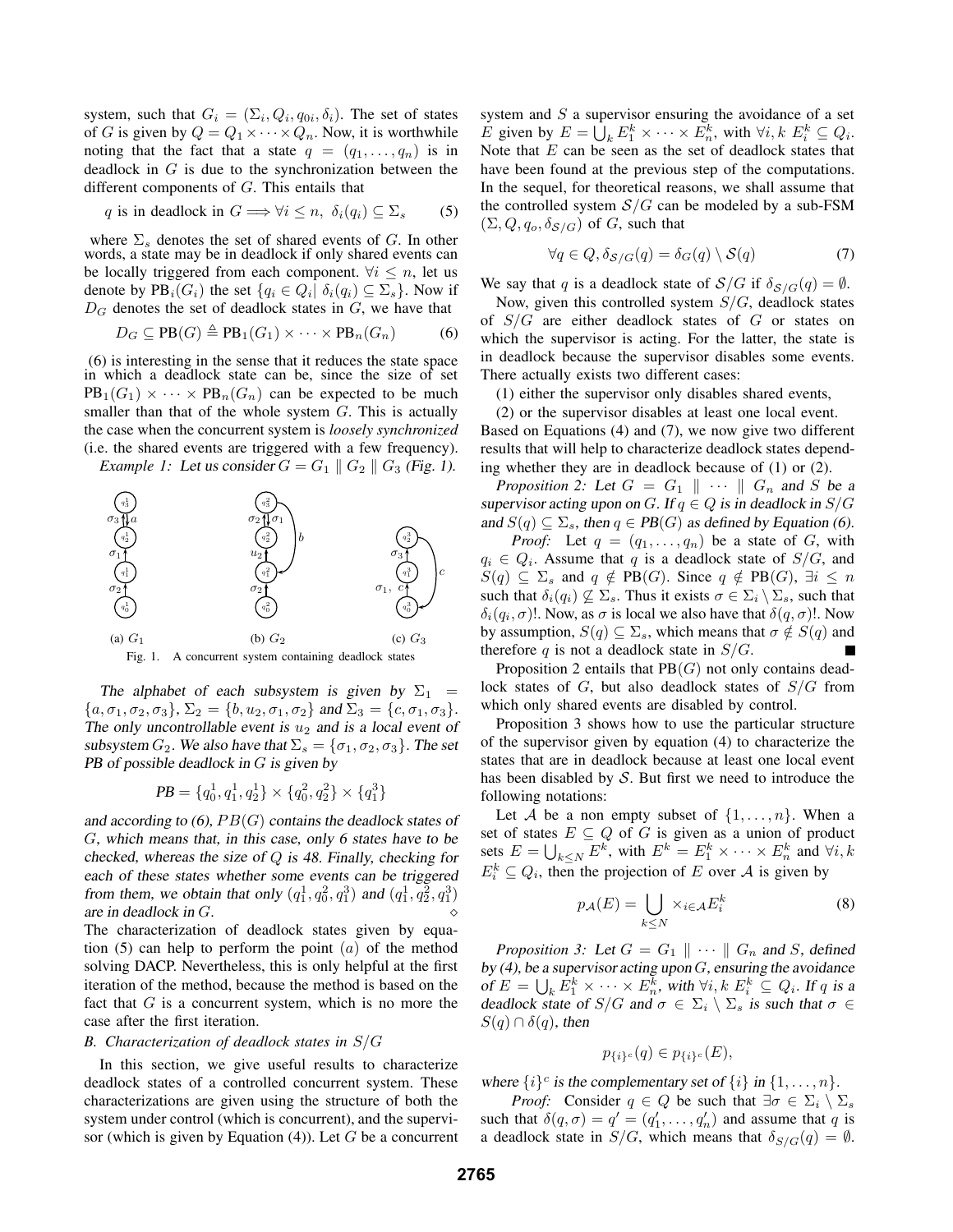Morevoer, we also have that  $\forall j \neq i, q'_j = q_j$  and  $q'_i = q_j$  $\delta_i(q_i, \sigma)$ . Now, as  $\delta_{S/G}(q) = \emptyset$ , we have that  $\delta(q) \subseteq S(q)$ and thus  $\sigma \in S(q)$ . We thus deduce from (4) that  $q' \in$  $\mathcal{I}(E)$ . Moreover, as  $E = \bigcup_{j \leq m} E^j$ ,  $\exists j \leq m$  such that  $q' \in \mathcal{I}(E_1^j) \times \cdots \times \mathcal{I}(E_n^j)$ , from which we deduce that  $p_{\text{IN}(\sigma)^c}(q') \in \times_{k \in \text{IN}(\sigma)^c} \mathcal{I}(E_k^j)$ . Consequently,  $\forall k \notin \text{IN}(\sigma)$ ,  $q'_k \in \mathcal{I}(E^j_k)$ . Now as  $\text{IN}(\sigma) = \{i\}$ , we have that  $\forall k \notin$ IN( $\sigma$ ),  $q'_k = q_k$  and we obtain that  $\forall k \in \text{IN}(\sigma)^c$ ,  $q_k \in$  $\mathcal{I}(E_k^j)$ .

Let us now show that  $\forall k \in \mathbb{N}(\sigma)^c$ ,  $q_k \in E_k^j$ . To do so, let us assume that  $q_k \notin E_k^j$ . Let  $k \in \text{IN}(\sigma)^c$ . Since  $q_k \in \mathcal{I}(E_k^j)$ , if  $q_k \notin E_k^j$ , then  $\exists \sigma' \in \Sigma_{uc,k} \setminus \Sigma_s$  such that  $\delta_k(q_k, \sigma')!$ . We thus obtain that  $\delta(q, \sigma')!$ . However,  $\sigma' \in \Sigma_{uc}$ thus  $\sigma' \notin S(q)$ , which entails that  $\sigma' \in \delta_{S/G}(q)$  (According to  $(7)$ ). This contradicts the fact that q is a deadlock state in  $S/G$  and thus  $\forall k \in \text{IN}(\sigma)^c$ ,  $q_k \in E_k^{\tilde{j}}$ , or in other words,  $p_{\{i\}^c}(q) \in p_{\{i\}^c}(E).$ 

According to the previous proposition, we know that if  $q$  is in deadlock in the controlled system because the supervisor ensuring the avoidance of E disables a local event of  $\Sigma_i$ , then  $\forall j \neq i, q_j \in E_j^k$ , or in other words,

$$
q \in \bigcup_{k} \left( E_1^k \times \dots \times E_{i-1}^k \times Q_i \times E_i^{k+1} \dots \times E_n^k \right) \tag{9}
$$

Hence, if a local event of  $\Sigma_i$  is disabled from state q, then it gives information about  $n - 1$  components of q. This characterization can be useful to reduce the state space in which looking for deadlock states of S/G.

*Example 2:* Let us consider the concurrent system of example 1 again. As shown in Example 1, states  $(q_1^1, q_0^2, q_1^3)$ and  $(q_1^1, q_2^2, q_1^3)$  are in deadlock in G. We thus make the use of the techniques presented in Section III to compute <sup>a</sup> supervisor  $S$  that ensures the avoidance of these two states. To this end, according to (4), we first compute the set of states  $(\mathcal{I}(\lbrace q_i^j \rbrace))_{i,j}$  and we obtain that  $\mathcal{I}(\lbrace q_2^2 \rbrace) = \lbrace q_1^2, q_2^2 \rbrace$ and  $\mathcal{I}(\lbrace q_i^j \rbrace) = \lbrace q_i^j \rbrace$  for the others local states. From this sets we easily derive a supervisor  $S$  following (4). We can now use Proposition 2 and 3 to reduce the state space of  $S/G$ in which we have to identify deadlocks. First, using Proposition 2, we search for deadlock states of  $S/G$  that belongs to  $PB(G)$  (which only contains 2 tuples (see example 1))). The result gives us states  $(q_0^1, q_0^2, q_1^3)$  and  $(q_1^1, q_2^2, q_1^3)$  (which were already identified as deadlock states in  $G$ ). Further, using Proposition 3, we can identify the states that are in deadlock because at least one local event have been disabled by control. In this example, only two states  $(q_1^1, q_0^2, q_1^3)$  and  $(q_1^1, q_2^2, q_1^3)$  are forbidden. Thus according to (9), we first identify deadlock states of the form  $(q_1^1, q_2^2, -)$ . We obtain that  $(q_1^1, q_2^2, q_0^3)$  is a deadlock state of  $S/G$ . Then looking for states of the form  $(q_1^1, -, q_1^3)$ , we obtain that  $(q_1^1, q_3^2, q_1^3)$ is a deadlock state of  $S/G$   $((q_1^1, q_2^2, q_1^3)$  is also detected but was already identified as <sup>a</sup> deadlock state of G). Morevoer, no deadlock states of the form  $(-, q_2^2, q_1^3)$  exists. Applying the same technique with the forbidden state  $(q_1^1, q_0^2, q_1^3)$ , we obtain that  $(q_1^1, q_0^2, q_1^3)$  and  $(q_1^1, q_3^2, q_1^3)$  also are deadlock states of S/G.

In this section, we outline methods that allow to restrict the state space in which a state can be in deadlock. However, these methods somehow assume that the system is a loosely synchronous system and that the number of product sets that are forbidden is not too large.

#### V. INCREMENTAL COMPUTATION

To alleviate these problems we here provide a method based on the concurrent structure of the system that allows to incrementally detect the states that are in deadlock. For that purpose, we introduce the notion of projections of a supervisor and of a controlled system  $S/G$ .

First, we introduce several notions of projection, according to a concurrent system. Let  $G = G_1 \parallel \cdots \parallel G_n$  with  $G_i = (\Sigma_i, Q_i, q_{0i}, \delta_i)$ . Let A be a non empty subset of  $\{1,\ldots,n\}$ . For simplicity, we say that a FSM  $G_i$  belongs to A if  $i \in A$ . We denote  $\sum_{s \in A}$  the set of events defined by

$$
\Sigma_{s,\mathcal{A}} = \bigcup_{i \in \mathcal{A} \wedge j \notin \mathcal{A}} (\Sigma_i \cap \Sigma_j) \tag{10}
$$

 $\Sigma_{s,A}$  represents the set of shared events of G that are events of both one FSM belonging to  $A$  and one that does not.

*Definition 1:* The projection of system  $G = G_1 \parallel \cdots \parallel$  $G_n$  over A, denoted  $p_{\mathcal{A}}(G)$ , is defined by

$$
p_{\mathcal{A}}(G) = ||_{i \in \mathcal{A}} G_i^{\mathcal{A}} \tag{11}
$$

where  $G_i^{\mathcal{A}}$  denotes the FSM  $(\Sigma_i^{\mathcal{A}}, Q_i, q_{0_i}, \delta_i)$ , with  $\Sigma_i^{\mathcal{A}} =$  $\Sigma_i \setminus \Sigma_{s,A}$  and  $\delta_i^A$  is the restriction of  $\delta_i$  from  $Q_i \times \Sigma_i$  to  $Q_i \times \Sigma_i^{\mathcal{A}}$ .

Now, if  $\Sigma'$  is a subset of  $\Sigma$  then  $p_{\mathcal{A}}(\Sigma')$  represents the set of events of  $\Sigma'$  which belongs to  $p_{\mathcal{A}}(G)$  (i.e belongs to  $\bigcup_{i\in\mathcal{A}}\Sigma_i^{\mathcal{A}}$ ).

*Definition 2:* Let G be <sup>a</sup> concurrent system and E <sup>a</sup> set of states of G. Let  $S_E$  be the supervisor ensuring the avoidance of  $E$  in  $G$  as described by equation (4).

• The projection of  $S_E$  w.r.t. A, denoted  $p_A(S_E)$  is the supervisor defined for all state q of  $p_{\mathcal{A}}(G)$  by

$$
p_{\mathcal{A}}(S_E)(q) = \{ \sigma \in p_{\mathcal{A}}(\Sigma_c) | \newline \delta_{p_{\mathcal{A}}(G)}(q, \sigma) | \land \delta_{p_{\mathcal{A}}(G)}(q, \sigma) \in p_{\mathcal{A}}(\mathcal{I}(E)) \}
$$

• The projection of the controlled system  $S_E/G$  w.r.t. A, denoted  $p_A(S_E/G)$  is defined by

$$
p_{\mathcal{A}}(S_E/G) = p_{\mathcal{A}}(S_E)/p_{\mathcal{A}}(G) \tag{12}
$$

 $p_{\mathcal{A}}(S_E)$  can be seen as a supervisor ensuring the avoidance of  $p_{\mathcal{A}}(\mathcal{I}(E))$  over  $p_{\mathcal{A}}(G)$ .  $p_{\mathcal{A}}(S_E/G)$  is then the corresponding controlled system.

We now introduce lemma 1 which makes the link between the dynamic of the global system and the one of its projections.

*Lemma 1:* Let  $G = ||_{1 \leq i \leq n} G_i$  be a concurrent system. We denote  $G = (\Sigma, Q, q_0, \delta)$ . Let A be a non empty subset of  $\{1,\ldots,n\}$ ,  $q \in Q$  and  $\sigma \in \Sigma$ , then

$$
\delta_{p_{\mathcal{A}}(G)}(p_{\mathcal{A}}(q), \sigma)!
$$
  
\n
$$
\Longrightarrow \delta(q, \sigma)!\wedge[\delta_{p_{\mathcal{A}}(G)}(p_{\mathcal{A}}(q), \sigma) = p_{\mathcal{A}}(\delta(q, \sigma))]
$$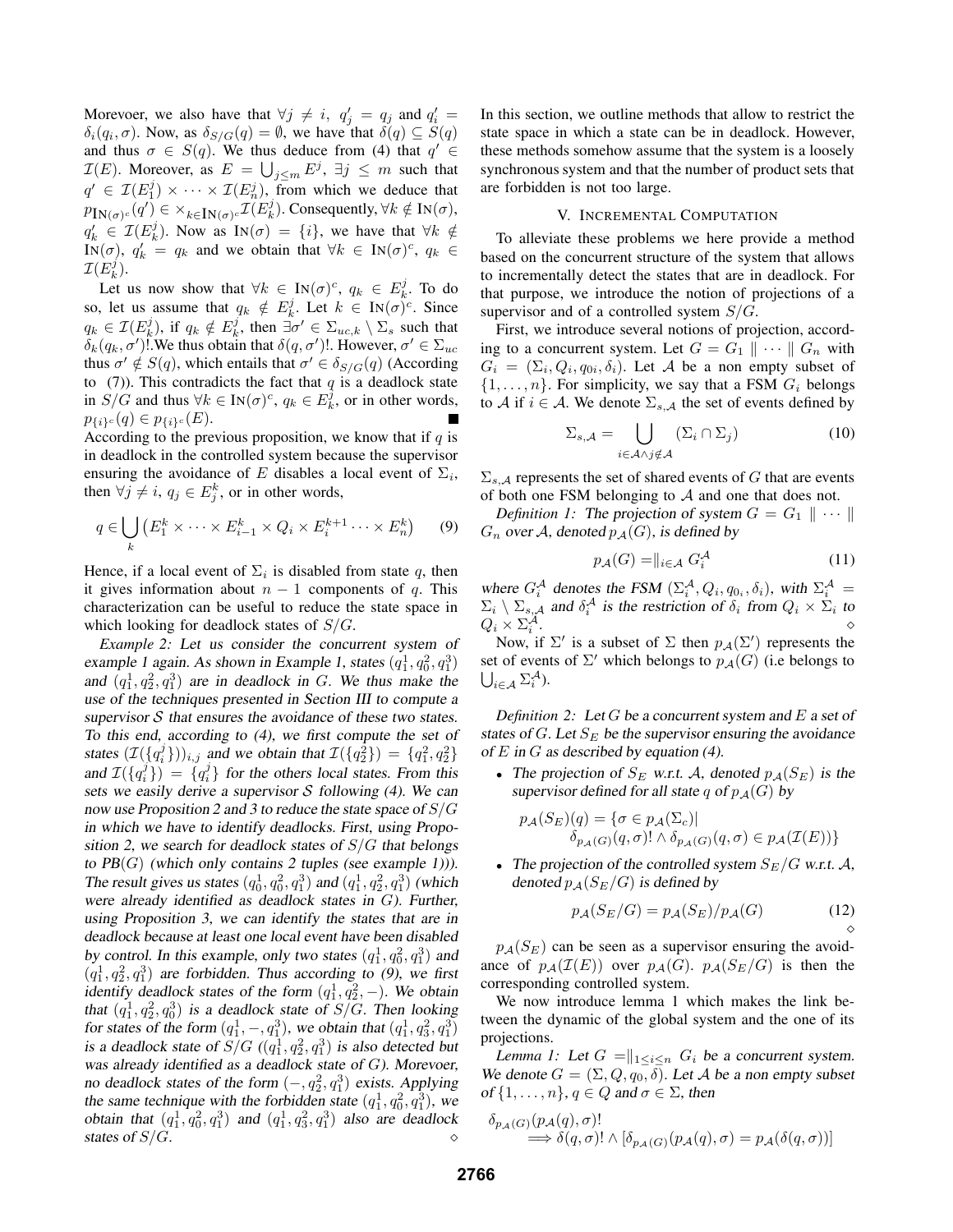*Proof:* Assume that  $\delta_{p_{\mathcal{A}}(G)}(p_{\mathcal{A}}(q), \sigma)$ !. Therefore, IN( $\sigma$ ) ⊆ A and we can deduce that  $\forall i \in \text{IN}(\sigma)$ ,  $\delta_i(q_i, \sigma)!$  which implies that  $\delta(q, \sigma)!$ . We now denote  $q' = \delta_{p_{\mathcal{A}}(G)}(p_{\mathcal{A}}(q), \sigma)$ and  $q'' = \delta(q, \sigma)$ . From (11)

$$
(\forall i \in \mathbf{IN}(\sigma), \ q'_i = \delta_i(q_i, \sigma)) \land (\forall i \notin \mathbf{IN}(\sigma), \ q'_i = q_i)
$$

Hence  $\forall i \in \mathcal{A} \setminus \text{IN}(\sigma)$ ,  $q'_i = q_i$ . Moreover,  $\forall i \in \mathcal{I}$  $\text{IN}(\sigma), \delta_i(q_i, \sigma) = q''_i$  and  $\forall i \notin \text{IN}(\sigma), q''_i = q_i$ . We can deduce that  $\forall i \in \mathcal{A}, q'_i = q''_i$ . Finally, we obtain  $q' = p_{\mathcal{A}}(q'')$ . Hence the result.

Lemma 1 shows that only events that can be triggered from a state q in G, can be triggered from  $p_{\mathcal{A}}(q)$  in  $p_{\mathcal{A}}(G)$ . Moreover, the state reached triggering this event from  $p_{\mathcal{A}}(q)$ in  $p_{\mathcal{A}}(G)$  corresponds to the projection over A of the one reached from  $q$  in  $G$ .

The next lemma shows how the projection of a supervisor acts upon the projection of a system.

*Lemma 2:* Let  $G = ||_{1 \leq i \leq n} G_i$  be a concurrent system. We denote  $G = (\Sigma, Q, q_0, \delta)$ . Let A be a non empty subset of  $\{1,\ldots,n\}$  and  $q \in Q$ . Consider a set of states  $E \subseteq Q$  and  $S_E$  ensuring the avoidance of E, as described in (4). Then,

$$
S_E(q) \cap p_{\mathcal{A}}(\Sigma) \subseteq p_{\mathcal{A}}(S_E)(p_{\mathcal{A}}(q))
$$

*Proof:* Let us consider  $\sigma \in S_E(q) \cap p_{\mathcal{A}}(\Sigma)$ . Since  $\sigma \in$  $p_{\mathcal{A}}(\Sigma)$ , we obtain IN( $\sigma$ )  $\subseteq$  A (according to Definition 1). Moreover, according to Equation 4,

$$
\sigma \in S_E(q) \Longrightarrow \sigma \in \Sigma_c \land \delta(q, \sigma)! \land \delta(q, \sigma) \in \mathcal{I}(E)
$$

But 
$$
\delta(q, \sigma)!
$$
  $\implies \forall i \in \mathbb{N}(\sigma), \ \delta_i(q_i, \sigma)!$   
\n $\implies \forall i \in \mathbb{N}(\sigma) \cap \mathcal{A}, \ \delta_i(q_i, \sigma)!$   
\n $\implies \delta_{p_{\mathcal{A}}(G)}(p_{\mathcal{A}}(q), \sigma)!$   
\nTherefore, from lemma 1, if  $\delta_{p_{\mathcal{A}}(G)}(p_{\mathcal{A}}(q), \sigma)$ ! then

$$
\delta(q,\sigma)! \wedge [\delta_{p_{\mathcal{A}}(G)}(p_{\mathcal{A}}(q),\sigma) = p_{\mathcal{A}}(\delta(q,\sigma))]
$$
 (a)

But if  $\delta(q, \sigma) \in \mathcal{I}(E)$ , then  $p_{\mathcal{A}}(\delta(q, \sigma)) \in$  $p_{\mathcal{A}}(\mathcal{I}(E))$ . Hence from  $(\alpha)$ , if  $\delta(q, \sigma) \in \mathcal{I}(E)$ , then  $\delta_{p_{\mathcal{A}}(G)}(p_{\mathcal{A}}(q), \sigma) \in p_{\mathcal{A}}(\mathcal{I}(E)).$  Finally, we can deduce that

$$
\begin{array}{ll}\sigma\in S_E(q)\Longrightarrow & (\delta_{p_{\mathcal{A}}(G)}(p_{\mathcal{A}}(q),\sigma)!\cr &\wedge\,\delta_{p_{\mathcal{A}}(G)}(p_{\mathcal{A}}(q),\sigma))\in p_{\mathcal{A}}(\mathcal{I}(E)))\end{array}
$$

which in turns implies that  $\sigma \in p_A(S_E)(p_A(q))$ . Г Based on this lemma, we can now prove the following property

*Proposition 4:* With the notations of lemma 2, if  $q \in Q$  is a deadlock state of  $\mathcal{S}_E/G$ , then for all  $\emptyset \subset \mathcal{A} \subseteq \{1,\ldots,n\}$ ,  $p_A(q)$  is a deadlock state of  $p_A(S_E/G)$ .

*Proof:* Let  $q \in Q$  be a deadlock state of  $S_E/G$ , i.e.  $\delta_{S_E/G}(q) = \emptyset$ . According to definition of  $S_E/G$ , we obtain that  $\delta(q) \setminus S_E(q) = \emptyset$  which means that

$$
\delta(q) \subseteq S_E(q) \tag{α}
$$

Therefore by definition again,

$$
\delta_{p_{\mathcal{A}}(S_E/G)}(p_{\mathcal{A}}(q)) = \delta_{p_{\mathcal{A}}(G)}(p_{\mathcal{A}}(q)) \setminus p_{\mathcal{A}}(S_E)(p_{\mathcal{A}}(q))
$$

If  $\delta_{p_{\mathcal{A}}(G)}(p_{\mathcal{A}}(q)) = \emptyset$ , then the result holds. otherwise, we consider  $\sigma \in \delta_{p_{\mathcal{A}}(G)}(p_{\mathcal{A}}(q))$ . In this case,  $\delta_{p_{\mathcal{A}}(G)}(p_{\mathcal{A}}(q), \sigma)!$  and from lemma 1 we obtain  $\delta(q, \sigma)!$ and finally  $\sigma \in \delta(q)$ . Hence, from  $(\alpha)$ ,  $\sigma \in S_E(q)$ . From lemma 2 (we have  $p_{\mathcal{A}}(\Sigma) \cap \delta(q)$ ), we obtain that  $\sigma \in p_{\mathcal{A}}(S_E)(p_{\mathcal{A}}(q))$ . Finally we can deduce that,  $\delta_{p_{\mathcal{A}}(G)}(p_{\mathcal{A}}(q)) \subseteq p_{\mathcal{A}}(S_E)(p_{\mathcal{A}}(q))$ . Therefore,  $\delta_{p_{\mathcal{A}}(S_E/G)}(p_{\mathcal{A}}(q)) = \emptyset.$ 

The intuitive meaning of Proposition 4 is the following: if you consider the projection of a deadlock state of  $S/G$  over a subset of the components, then this projected state is also in deadlock in the projected controlled system. This result allows to detect deadlock states of  $S/G$  in an incremental manner. At each step, previous computations can be used, reducing the state space in which the deadlocks are.

To begin the detection of deadlock states, let us first consider the set  $D_1$  of states that are in deadlock in  $p_{\mathcal{A}}(S_E/G)$ , with  $\mathcal{A} = \{1\}$  and that belong to  $p_{\mathcal{A}}(PB(G))$ . Further, we add a new component, say  $G_2$  and we detect the deadlock states on  $p_{\{1,2\}}(S_E/G)$  knowing that the deadlock states are in  $D_1 \times Q_2$ . We thus incrementally add the components until we obtain the whole controlled system. Note that, at each iteration of this procedure, we can make the use of propositions 2 and 3 to restrict the state space in which we have to find deadlock states.

*Example 3:* Let us now illustrate the proposed method in this paper, combining the various results previously given. To that aim, let us consider the simple concurrent system given by figure 2. This system  $G$  is composed of three subsystems:  $G = G_1 \, \| \, G_2 \, \| \, G_3.$ c



Fig. 2. A controlled concurrent system containing deadlock states

The alphabet of each subsystem is given by  $\Sigma_1 = \{a, \sigma_1\},\$  $\Sigma_2 = \{b, \sigma_1, \sigma_2\}$  and  $\Sigma_3 = \{c, \sigma_2\}$ . For simplicity, there is no uncontrollable event in the system. We also have that  $\Sigma_s = {\sigma_1, \sigma_2}$ . Moreover, we suppose here that the product sets  $E_1^1 = \{q_2^1\} \times \{q_2^2\} \times \{q_1^3\}$  and  $E_1^2 = \{q_1^1\} \times \{q_0^2\} \times \{q_1^3\}$  ${q_0^3, q_1^3}$  are forbidden. We denote  $E = E^1 \cup E^2$  the set of forbidden states, and  $S_E$  denotes the supervisor ensuring the non reachability of  $E$  in  $G$ , as described by (4). Our goal is now to detect the deadlock states of this controlled system. To that aim, we consider the set  $PB(G)$  of possible deadlock in G

$$
PB(G) = \{q_1^1\} \times \{q_0^2, q_1^2\} \times \{q_1^3\}
$$

To apply incremental computation, we first consider the projection of  $S_E/G$  over  $\{1\}$ .  $p_{\{1\}}(G)$  is given by figure 3 (a), and  $p_{\{1\}}(S_E)$  ensures the avoidance of  $p_{\{1\}}(E)$  over